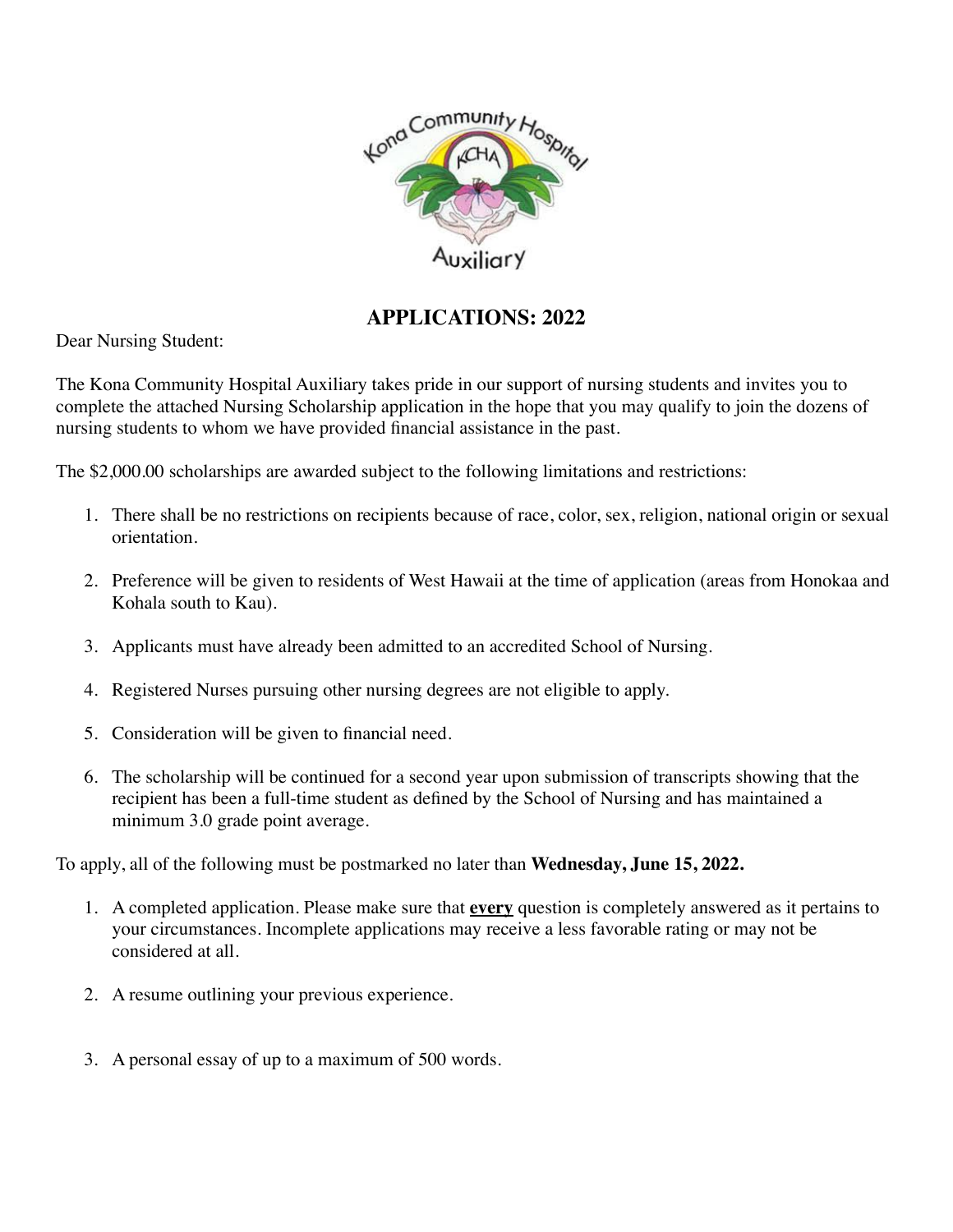- 4. Two (2) letters of recommendation from persons other than relatives mailed by the writer directly to the address on the Letter of Recommendation form. The applicant should not mail these letters.
- 5. Official college transcripts mailed directly from the college to Heidi Marquardt at Kona Community Hospital.
- 6. The Letter of Acceptance from the nursing school where you have been admitted.

The Scholarship Committee will invite candidates who have submitted all of the required materials by the due date for a personal interview. The interview dates will be determined after all applications have been received.

All application materials may hand-delivered to the Kona Community Hospital Education Department or mailed to:

Kona Community Hospital Attention: Director of Education 79-1019 Haukapila Street Kealakekua, HI 96750

If you have any questions, please contact: Heidi Marquardt at hmarquardt@hhsc.org

We wish you the very best in the pursuit of your studies and your career.

With Aloha,

### **Jo Ann Dunn**

Kona Community Hospital Auxiliary President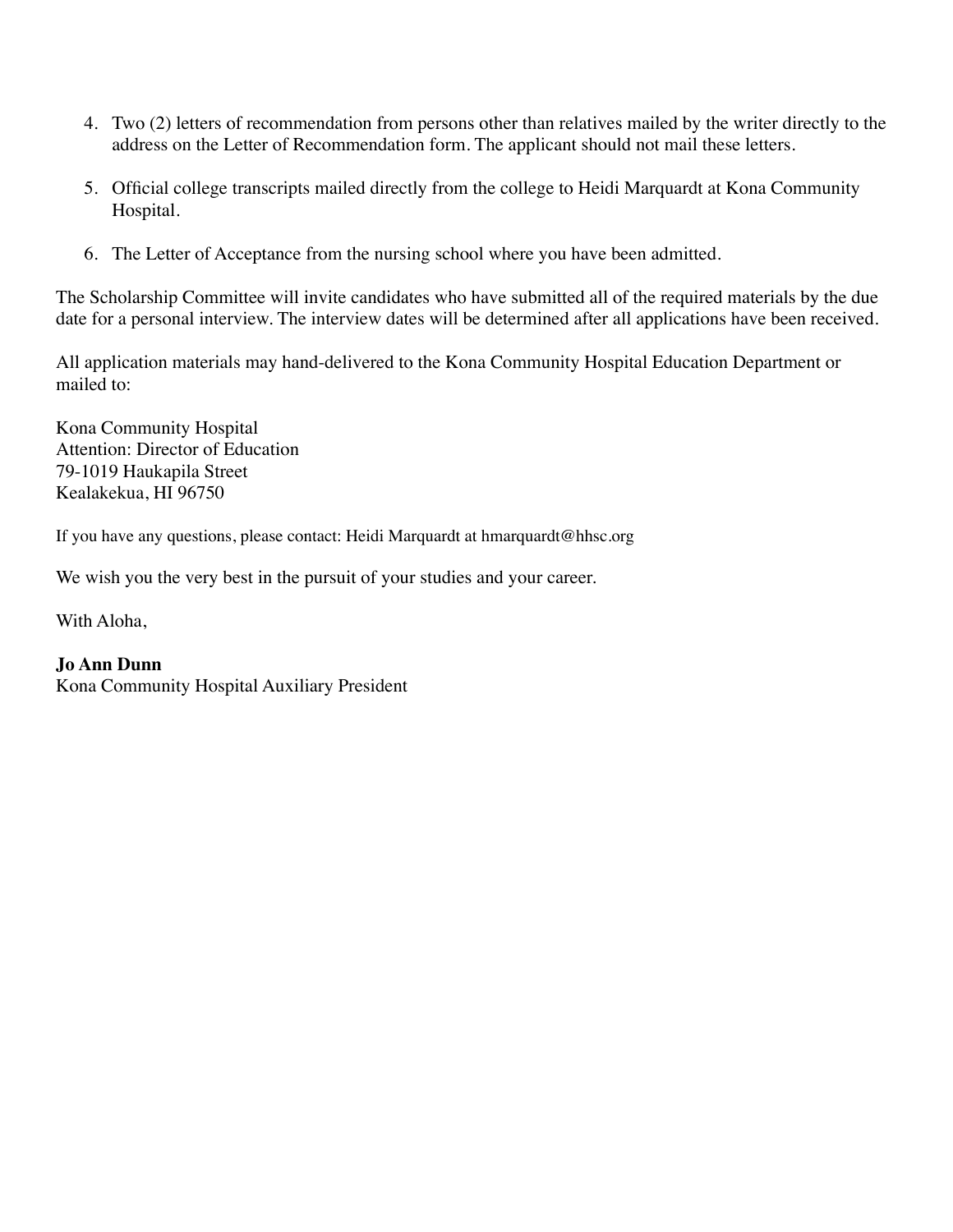

# Nursing Scholarship Application

Auxiliary

#### **PART I - PERSONAL INFORMATION**

#### All questions as they relate to the applicant must be completed. Failure to complete all segments may result in not being considered or in a less favorable rating.

| Last                       | First                                                                                     |                                                                                                                                                                                                                                | Middle                                                                                                                                                                                                                                                                                                                                                                                                    |  |
|----------------------------|-------------------------------------------------------------------------------------------|--------------------------------------------------------------------------------------------------------------------------------------------------------------------------------------------------------------------------------|-----------------------------------------------------------------------------------------------------------------------------------------------------------------------------------------------------------------------------------------------------------------------------------------------------------------------------------------------------------------------------------------------------------|--|
| Permanent Mailing Address: | Number/Street (Or P.O. Box)                                                               | City                                                                                                                                                                                                                           | State Zip Code                                                                                                                                                                                                                                                                                                                                                                                            |  |
|                            |                                                                                           |                                                                                                                                                                                                                                | Phone: (Home) (Cellular) (Cellular) (Work)                                                                                                                                                                                                                                                                                                                                                                |  |
|                            |                                                                                           |                                                                                                                                                                                                                                |                                                                                                                                                                                                                                                                                                                                                                                                           |  |
|                            | Marital Status: Single __________ Married __________ Divorced __________ Widowed ________ |                                                                                                                                                                                                                                |                                                                                                                                                                                                                                                                                                                                                                                                           |  |
|                            |                                                                                           |                                                                                                                                                                                                                                | Employed by: <u>example and the provision</u> Position: <u>example and the provision</u> Position:                                                                                                                                                                                                                                                                                                        |  |
|                            |                                                                                           |                                                                                                                                                                                                                                |                                                                                                                                                                                                                                                                                                                                                                                                           |  |
|                            | Name                                                                                      |                                                                                                                                                                                                                                | Relationship                                                                                                                                                                                                                                                                                                                                                                                              |  |
|                            |                                                                                           |                                                                                                                                                                                                                                | Spouse's gross annual income (Or parents if applicant is considered a dependent)<br>Other sources of assistance or income (including all loans and scholarships):<br><u> 1980 - 1980 - 1980 - 1980 - 1980 - 1980 - 1980 - 1980 - 1980 - 1980 - 1980 - 1980 - 1980 - 1980 - 1980 - 1980 - 1980 - 1980 - 1980 - 1980 - 1980 - 1980 - 1980 - 1980 - 1980 - 1980 - 1980 - 1980 - 1980 - 1980 - 1980 - 198</u> |  |
| Applicant's dependents:    |                                                                                           |                                                                                                                                                                                                                                | Check here if "zero" dependents:                                                                                                                                                                                                                                                                                                                                                                          |  |
|                            |                                                                                           |                                                                                                                                                                                                                                | Age: Name: Name: Name: Name: Name: Name: Name: Name: Name: Name: Name: Name: Name: Name: Name: Name: Name: Name: Name: Name: Name: Name: Name: Name: Name: Name: Name: Name: Name: Name: Name: Name: Name: Name: Name: Name: N                                                                                                                                                                            |  |
|                            |                                                                                           | Age: Name: Name: Name: Relationship: Relationship:                                                                                                                                                                             |                                                                                                                                                                                                                                                                                                                                                                                                           |  |
|                            |                                                                                           | Age: Name: Name: Name: Name: Name: Name: Name: Name: Name: Name: Name: Name: Name: Name: Name: Name: Name: Name: Name: Name: Name: Name: Name: Name: Name: Name: Name: Name: Name: Name: Name: Name: Name: Name: Name: Name: N |                                                                                                                                                                                                                                                                                                                                                                                                           |  |
|                            |                                                                                           | Age: Name: Name: Name: Name: Relationship: Relationship:                                                                                                                                                                       |                                                                                                                                                                                                                                                                                                                                                                                                           |  |

List your involvement in the following: community activities, organizations, clubs, educational achievements, awards and honors. (Attach separate sheet if needed)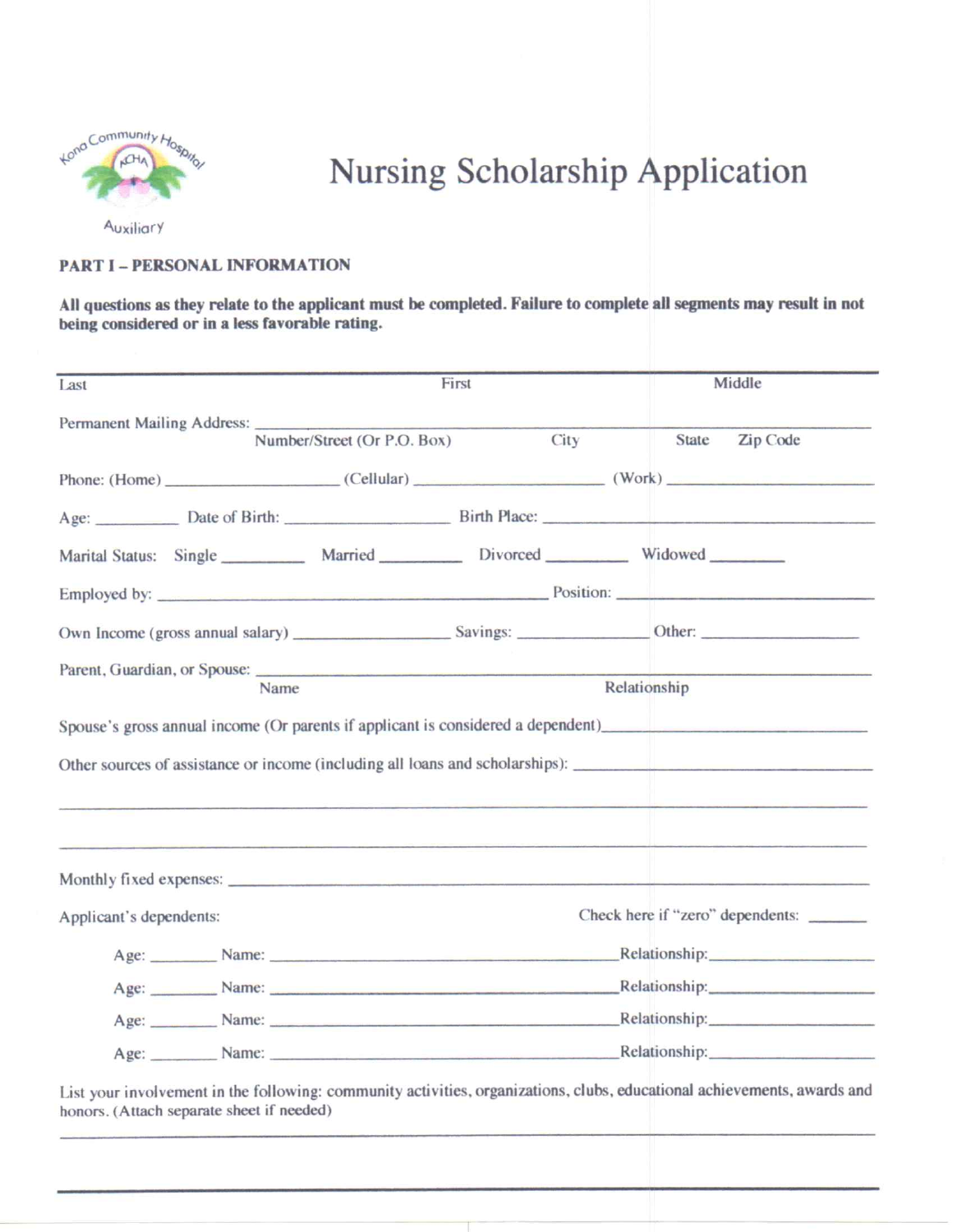#### **PART II - EDUCATION**

Name of School of Nursing where applicant has been accepted:

High School attended: Year high school diploma was received

List any additional education:

#### **PART III - LETTER OF ACCEPTANCE**

Submit the **original** Letter of Acceptance from the nursing school with this application. (The Scholarship Committee will make a copy and return the original to the applicant at the interview appointment).

#### **PART IV - RESUME**

Attach a resume outlining your previous experience.

#### **PART V - ESSAY**

Complete a short personal essay describing yourself, things you would like to do in your career and why you chose this profession,

#### **PART VI - REFERENCES**

Provide two (2) Letters of Recommendation from persons other than relatives (mailed directly by the person providing the recommendation) to the address on the Letter of Recommendation form).

#### **PART VII - TRANSCRIPTS**

Request that official transcripts be mailed directly to: Kona Community Hospital, Attention: Director of Education, 79-1019 Haukapila Street Kealakekua, HI 96750.

#### **PART VIII - SIGNATURE AND SUBMITTAL**

Sign and submit all application materials (Application, Letter of Acceptance, Resume and Essay) **postmarked no later than** June 15, 2022.

Ensure that both Letters of Recommendation and Transcripts will be **postmarked no later than June 15, 2022.** 

#### **PART IX - INTERVIEW**

Plan to be available for a personal interview with the Scholarship Committee during the last week of June and first week of July, 2022 (Applicant will be called with a specific interview time). Notification of selection will be within one (1) week of the interview date.

I have completed this application truthfully to the best of my ability and have completed all parts required by the Kona Community Hospital Auxiliary for the 2022 Nursing Scholarship. If selected for this scholarship, I agree to abide by all the rules and restrictions to this scholarship, to maintain good academic standing as a representative of the scholarship, and to refund, in full, the funds received if I do not enroll in a nursing program by the start of the upcoming academic year.

Signature of Applicant

Date

#### **CONSENT FOR PUBLICITY PHOTO**

If selected as a scholarship recipient, I hereby consent to having my picture taken for publicity purposes for the Kona Community Hospital Auxiliary's Nursing Scholarship Program.

Signature of Applicant

Date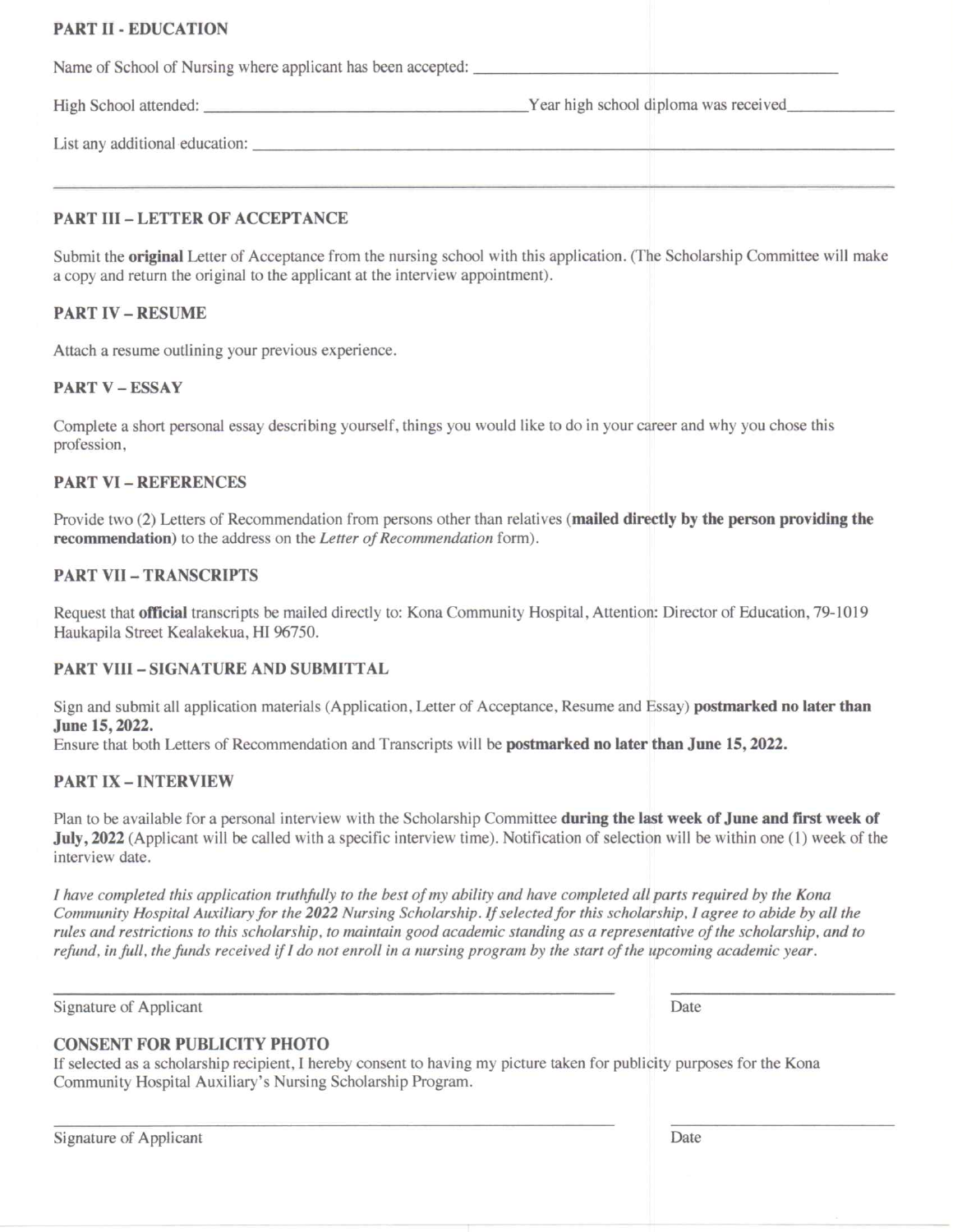

### **Nursing Scholarship Application Personal Essay**

Applicant's Name

Date\_

Submit a short personal essay (of up to a maximum of 500 words) to describe yourself, things you would like to do in your career, the field of nursing you prefer, and why you chose this profession. Please submit this with your application. Either handwritten or typed is acceptable.

<u> Albanya di Santana a Partido di Santana a Partido di Santana a Partido di Santana a Partido di Santana a Par</u>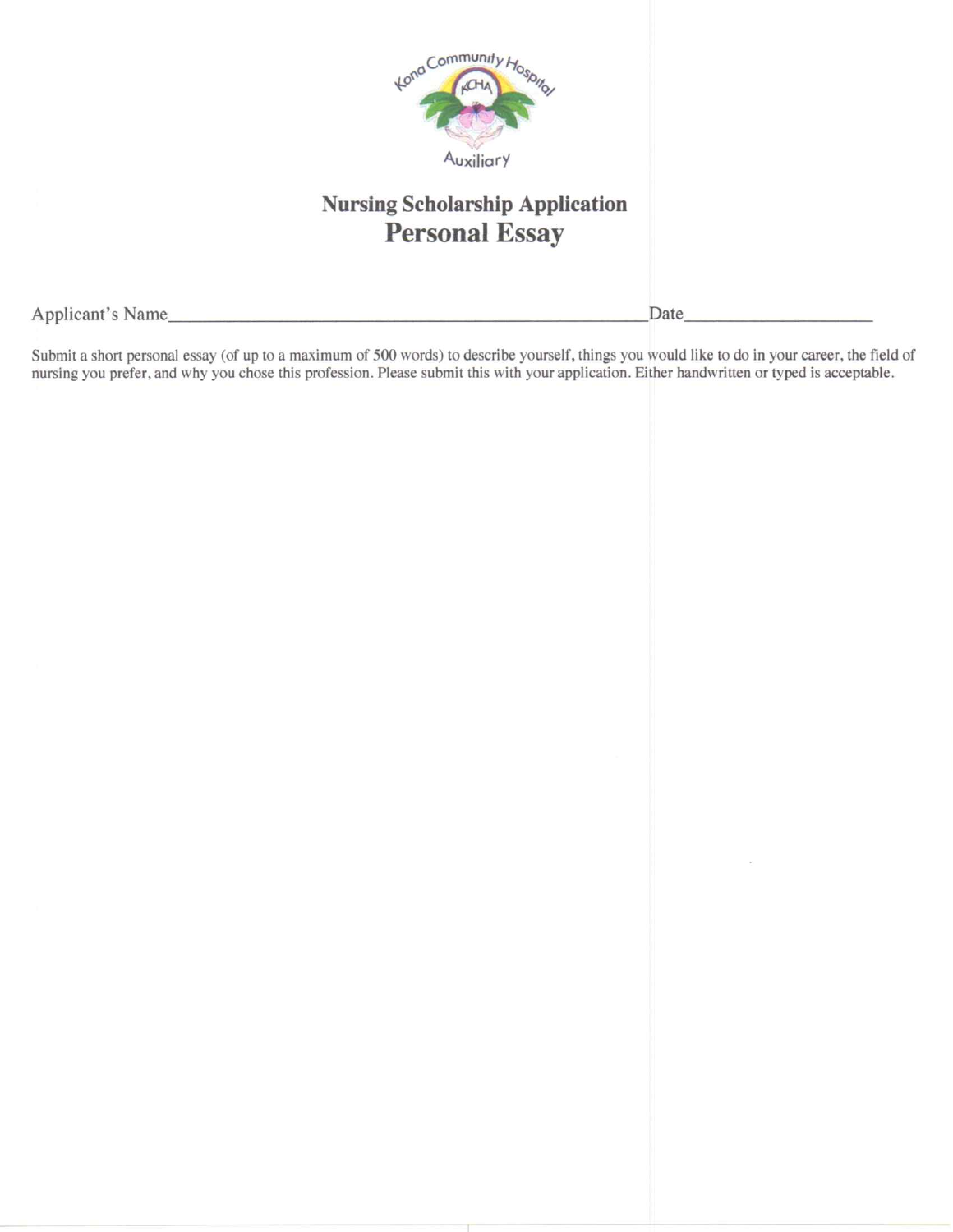

## **Nursing Scholarship Application Letter of Recommendation**

Applicant's Name

Date

Please elaborate on the applicant's personal qualities, academic abilities, achievements, reasons why the applicant is a good candidate for a career in the nursing field, and your reasons why he/she should be selected for this scholarship.

|                                                                                                                                                                                                                                                                                                                                                                                                                      | Relationship to applicant |
|----------------------------------------------------------------------------------------------------------------------------------------------------------------------------------------------------------------------------------------------------------------------------------------------------------------------------------------------------------------------------------------------------------------------|---------------------------|
| Address: Analysis and the second state of the second state of the second state of the second state of the second state of the second state of the second state of the second state of the second state of the second state of                                                                                                                                                                                        | Phone:                    |
| Note: This Letter of Recommendation must be postmarked by Wednesday, June 15, 2022 in order for this applicant to be<br>considered for a scholarship. Please mail this letter of recommendation directly to:<br>Kona Community Hospital<br>Attention: Director of Education<br>79-1019 Haukapila Street<br>Kealakekua, HI 96750<br>If you have any questions, please contact: Heidi Marquardt at hmarquardt@hhsc.org |                           |